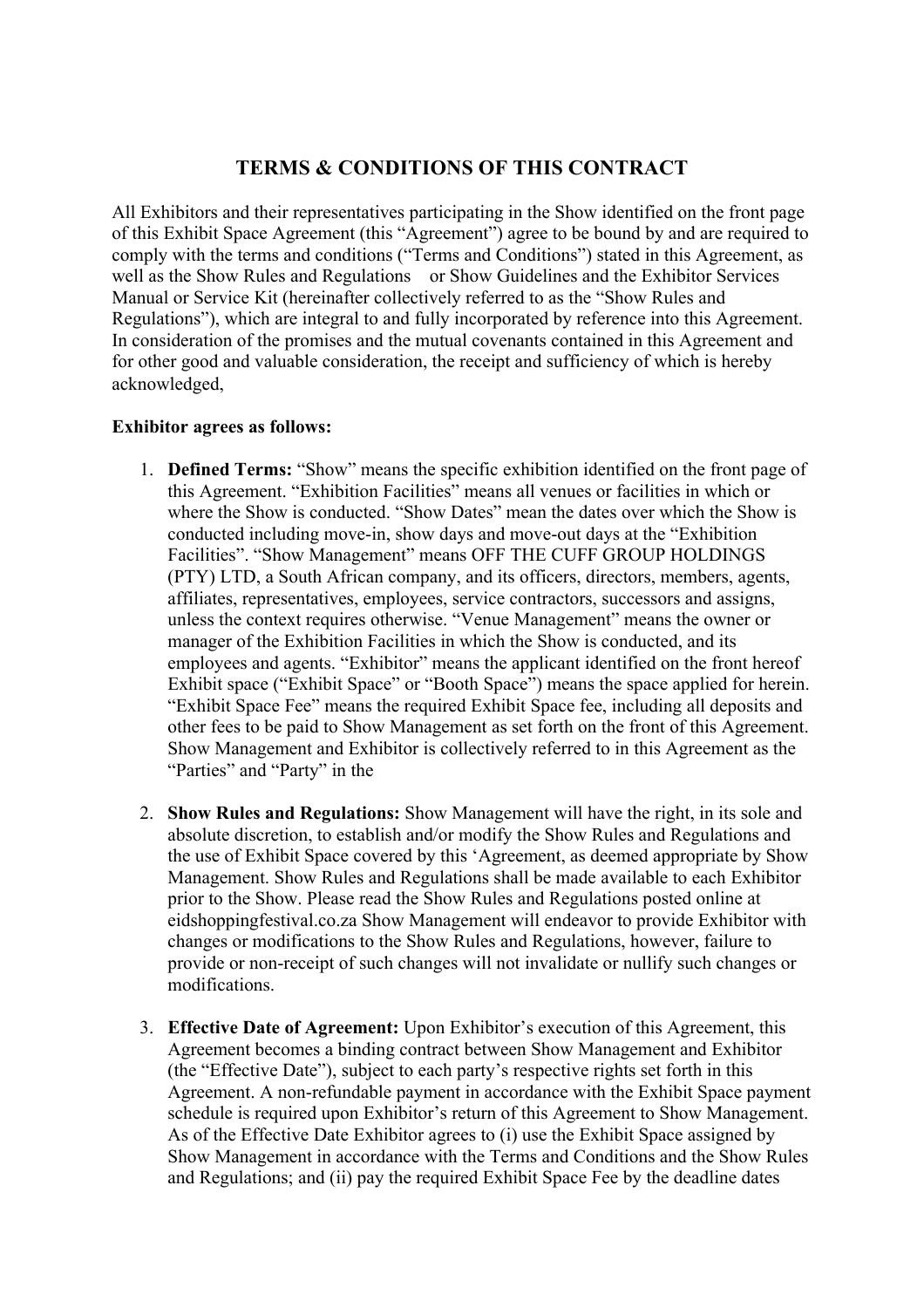established herein. No Exhibitor shall be permitted to exhibit or participate in the Show or gain access to the Exhibition Facilities unless and until Exhibitor has paid the full Exhibit Space

- 4. **Qualified Exhibitor:** Eligibility is generally limited to companies, firms or entities actively and legitimately engaged in the business of manufacturing, distributing or selling at wholesale/retail, merchandise, materials, services or supplies related to the
- 5. **Products & Services Displayed:** Exhibitor may display or exhibit only products and services as set forth on the second page of this Agreement and/or deemed by Show Management, in its sole discretion, to be relevant to industry/s or field/s which are the primary focus of the Show. Show Management, in its sole and absolute discretion, will determine whether a prospective Exhibitor is eligible to participate in the Show, the suitability any merchandise or service for exhibit or display, the amount of Exhibit Space provided an Exhibitor, and Exhibit Space assignment and placement. Show Management reserves the right of final approval as to which publications Exhibitor is allowed to display within its Exhibit Space. The design of Exhibit Booths will be controlled and approved by Show Management exclusively, in its sole
- 6. **Exhibit Space Refusal or Modification by Show Management:** The execution of this Agreement, the timely payment of the Exhibit Space Fee, or Show Management's deposit of Exhibitor's Exhibit Space Fee payments does not guarantee that Exhibitor will be (i) permitted to exhibit at the Show: (ii) assigned to a particular section or location within the Exhibition Facilities; or (iii) provided with the actual amount of Exhibit Space requested. Notwithstanding anything herein to the contrary, Show Management, in its sole and absolute discretion, retains the right to refuse to provide or assign, to modify or to cancel Exhibitor's Exhibit Space assignment, and/or terminate this Agreement, without cause, for any or no reason whatsoever, at any time, without liability or further obligation to Exhibitor. Show Management shall not be held responsible or liable for any costs, expenses, damages or any other sums whatsoever incurred by Exhibitor or any other party as a result of any Exhibit Space rejection, cancellation, modification or change in Exhibit Space assignment. If Exhibitor's Exhibit Space application is rejected or cancelled by Show Management prior to the Show, the Exhibit Space Fees paid by Exhibitor will be refunded, except if the rejection or cancellation is due to Exhibitor's breach of this Agreement or as otherwise stated
- 7. **Compliance Requirements:** Exhibitor agrees to abide by, adhere to and be bound by all applicable state and local laws, codes, ordinances, rules and regulations, including without limitation fire, utility and building codes and regulations, and any rules or regulations of the Exhibition
- 8. **Show Related Commercial Messages:** To the extent Exhibitor provides any information to Show Management, including contact information and other personally identifiable information, Exhibitor hereby grants to Show Management the right to use or release such information for all lawful Show Management and Show related business
- 9. **Meetings and Bulletins:** The exhibitor shall attend all exhibition meetings convened by the organiser. If the exhibitor fails to attend any such meetings or fails to comply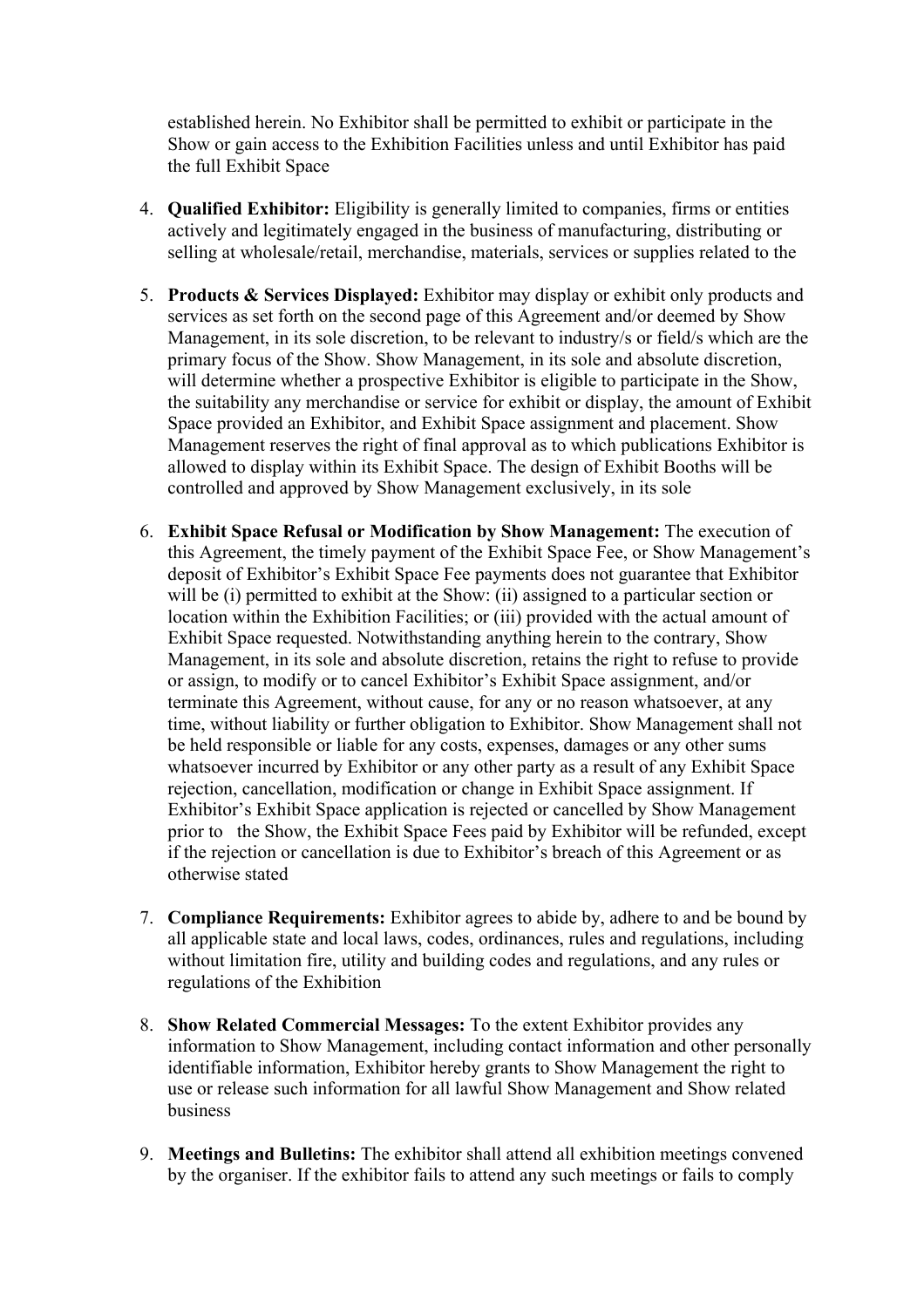with any directives issued by the organiser at such meetings, the organiser shall not be liable to the exhibitor for any loss or prejudice suffered by that exhibitor as a result

- 10. **Restrictions on Assignment and Subleasing Exhibit Space:** Exhibitor cannot sell, assign, transfer, or convey this Agreement, or assign, share, sublet its Exhibit Space, or any part thereof, without the prior discretion. This Agreement, the Terms and Conditions and the Show Rules and Regulations will be binding upon and inure to the benefit of the Show Management's approved successors, assigns, and personal representatives of Exhibitor. Any attempted sale, sharing, subletting, assignment, transfer, conveyance of this Agreement or any portion of the Exhibit Space in violation of this Section shall constitute a breach of this Agreement and such action will be voidable at the option of Show
- 11. **Withdrawal or Reduction in Exhibit Space:** Exhibitor acknowledges and agrees that (a) each of the following shall constitute a material breach by Exhibitor of its obligations under this Agreement:(i) any cancellation or termination of this Agreement by Exhibitor; (ii) Exhibitor's withdrawal from the Show or Exhibitor's failure to participate in the Show in the manner described herein; or (iii) any reduction by Exhibitor of its Exhibit Space; and (b) Show Management will suffer damages based upon and arising from such breaches. Exhibitor further acknowledges that the damages suffered by Show Management from the breaches described in the preceding sentence will be substantial and that the parties may not be capable of determining the extent of such damages with mathematical precision. Therefore, the following provisions for liquidated and agreed upon damages have been incorporated into this Agreement and agreed upon by the parties as a valid and reasonable pre-estimate of such damages and not as a penalty. If Exhibitor breaches this Agreement by cancellation or termination of this Agreement, withdrawing from the Show or by notifying Show Management that it is reducing the number or size of its Exhibit Space/s as set forth on the front side of this Agreement for any reason or no reason, Exhibitor shall be charged an automatic processing fee of R1000.00 per m² of the Exhibit Space cancelled, terminated, withdrawn or reduced (the "Processing Fee"). Notices advising Show Management that Exhibitor is cancelling or terminating this Agreement, withdrawing from the Show or that Exhibitor is reducing its Exhibit Space must be made in writing and shall be deemed delivered to Show Management on the date such notice is actually received by Show

In the event Show Management is notified that Exhibitor is cancelling or terminating this Agreement, withdrawing from the Show or reducing its Exhibit Space at least 120 days prior to the Show's first move-in date, then notwithstanding the Exhibitor's breach of this Agreement, Exhibitor shall receive a refund of, as applicable, all or part of the Exhibit Space deposit or other fees paid (less the applicable Processing Fee). In the event Show Management is notified that Exhibitor is cancelling or terminating this Agreement, withdrawing from the Show or reducing its Exhibit Space less than 120 days prior to the first move-in date, Exhibitor agrees that (i) Exhibitor shall forfeit its entire Exhibit Space Fee deposit payment and will remain obligated to pay Show Management all amounts due for the Exhibit Space and booth packages originally ordered by Exhibitor, as on the front side of this Agreement; and (ii) Show Management shall retain all such amounts as liquidated damages arising from Exhibitor's breach of this Agreement. All amounts payable to Show Management based upon or arising from Exhibitor's cancellation or termination if this Agreement, withdrawal or reduction of its Exhibit Space are payable to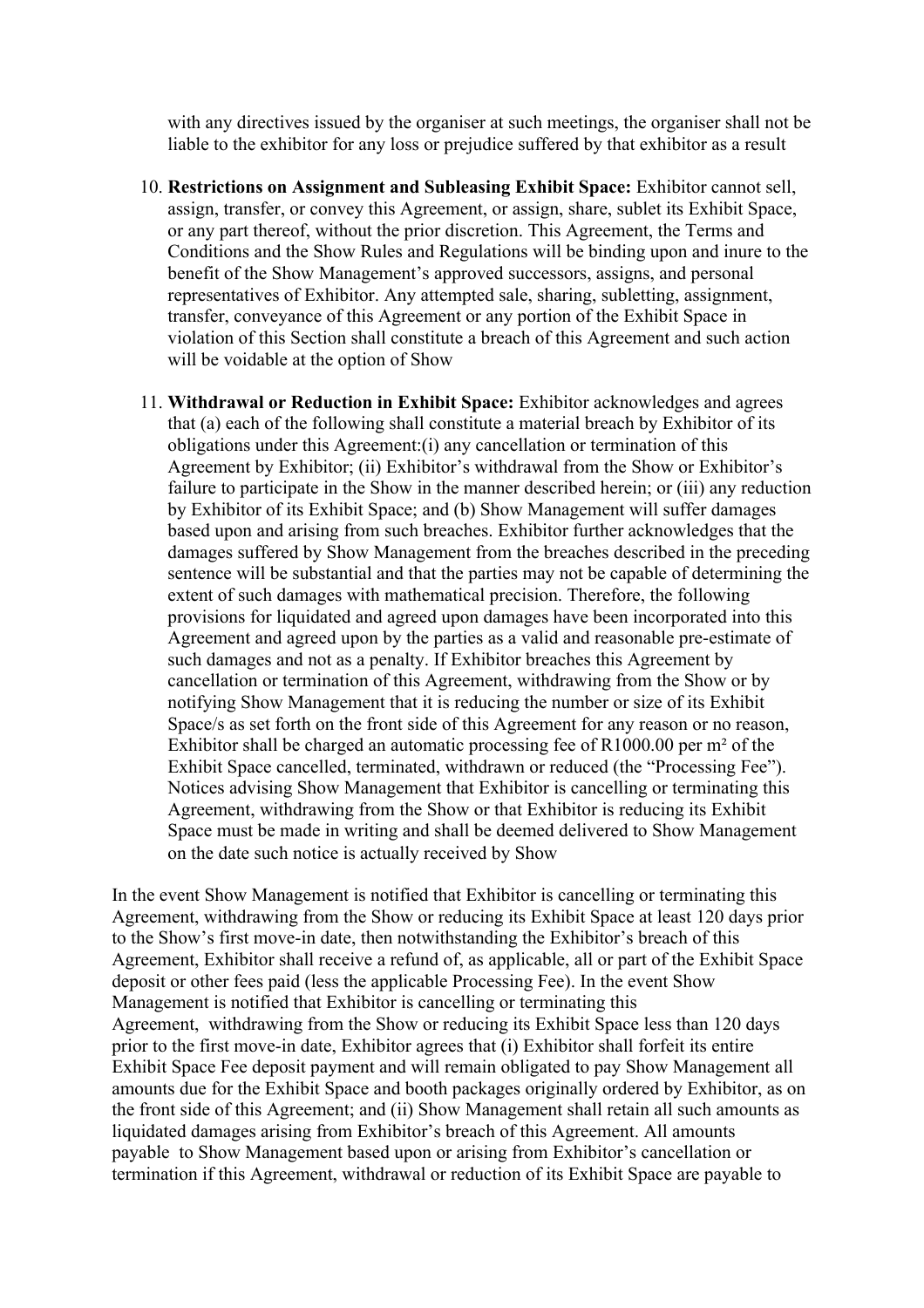Show Management simultaneously with notifications provided by Exhibitor contemplated by this Section upon notice of Exhibitor's cancellation or termination of this agreement, its withdrawal from the Show or reduction in Exhibit Space, Exhibitor shall lose all rights to assigned Exhibit Space, and Show Management, in its sole discretion, may reassign the Exhibit Space to another party. All cancellation, termination, withdrawals or reductions in Exhibit Space notifications must be provided to Show Management in writing, by overnight courier or by certified mail, return receipt requested. Notices communicated to Show Management in electronic form will not be considered to be written. The date of cancellation, termination, withdrawal or reduction in Exhibit Space, as applicable, shall be the date on which the notice is actually received by Show Management. Liquidated damages paid cannot be applied toward Exhibit Space at other shows or advertisements. Show Management assumes no responsibility for having included the name of the withdrawn Exhibitor or description of its products in Show directories, brochures, news releases or other material relating to the Show.

Any termination, cancellation or failure of Exhibitor to actually occupy the Exhibit Space assigned to Exhibitor constitutes a material breach by Exhibitor of this Agreement and may, in Show Management's sole discretion, result in partial or complete forfeiture of Exhibitor's rights under any applicable discounts, sponsorship agreements or opportunities associated with the Show, including, but not limited to the right to present speakers at, or participate in, any conference component of the Show. If a reduction in Exhibit Space is requested by Exhibitor and consented to by Show Management, Exhibitor's Exhibit Space location on the Show floor may be reassigned by Show Management in its sole discretion. Any applicable refunds will be processed within 90 days after the close of the Show, and no interest will be paid on any amounts received by Show Management. Exhibitor agrees to pay a penalty fee at a rate of 1.5% per month (18% per annum), on all past due balances due to Show Management. Exhibitor agrees to pay any collection costs, including but not limited to court costs, collection fees, and attorneys' fees. If the party signing this agreement on behalf of the exhibitor has not been authorised to do so, the exhibitor hereby agrees that in such case its members, directors or partners as the case may be shall be personally liable for all obligations in terms of this agreement. Should the Exhibitor be a Company, Close Corporation, Trust, Association or Partnership, then the signatory hereto agrees to bind him/ herself as surety for and co-principal debtor with the Exhibitor for all amounts owing by the principal debtor in terms of this Agreement to the Organiser. The Signatory hereto, further hereby renounces the benefits and defenses of exclusion and division.

12. **Scheduling or Location Changes:** Exhibitor acknowledges and agrees that Show Management reserves the right to change, increase or decrease Show hours, number of days, Show dates, Show location or Show name. Notwithstanding anything to the contrary in this Agreement, Exhibitor acknowledges and agrees that if Show Management elects to re-name, change, increase or decrease Show hours, days, Show dates or Show location, Exhibitor shall not be entitled to and expressly disclaims any right or claim to the return of any portion of any Exhibition Space Fees or deposits paid or payable by Exhibitor to Show Management. Additionally, if Show Management re-locates the Show to a different city than originally scheduled over dates which are not more than 60 days earlier or 60 days later than the original Show dates, no refund will be due to Exhibitor, but Show Management shall assign to Exhibitor, in lieu of the original Exhibit Space, such other Exhibit Space as Show Management deems appropriate and Exhibitor agrees to use such space under the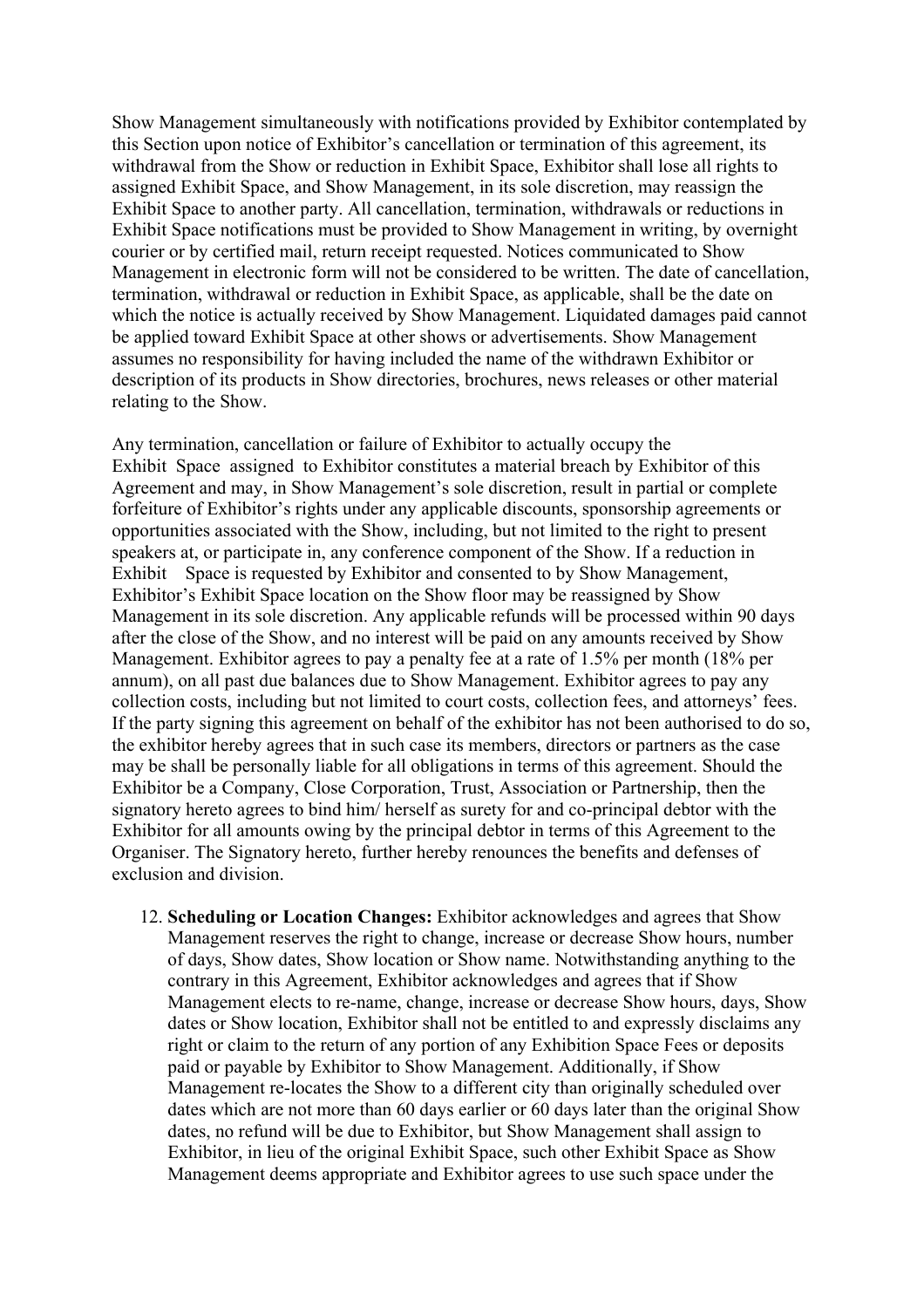terms of this Agreement. However, if Show Management elects to terminate the Show other than for a reason previously described in this Section, Show Management shall refund to Exhibitor the Exhibit Space fees previously paid, in full satisfaction of all liabilities and obligations of Show Management to Exhibitor and Exhibitor waives all claims it might have against Show Management for damages or expenses and discharges all claims against Show Management in exchange for such

- 13. **Condition of Exhibition Facilities:** Show Management makes no representations or warranties, express or implied, to Exhibitor regarding the condition of the Exhibition Facilities or the utilities provided by the Exhibition Facilities, or the success of Exhibitor's efforts for which the exhibit space will be used or to the number of Show attendees or the demographic nature of such
- 14. **Breach:** If Exhibitor fails to make any payments on time as stated herein or breaches or defaults in any of its obligations under this Agreement, Exhibitor shall be deemed in material breach of this Agreement. Except as set forth in Section 11, in the event of breach by Exhibitor of its obligations under this Agreement, Show Management will have the right to immediately terminate this Agreement, retain Exhibitor's Exhibit Space deposit and all other monies paid to Show Management prior to the breach, and withhold from Exhibitor possession and occupancy of the Exhibit Space or direct Exhibitor to vacate the Exhibition Facilities, as applicable, and Exhibitor expressly agrees to (i) waive it rights to receive any early bird payment discounts, and (ii) pay Show Management the full Exhibit Space Fee set forth on the front of this Agreement, together with all costs of collection incurred by Show Management including but not limited to all reasonable attorneys' fees, court costs and interest. Show Management's rights under this Section are nonexclusive remedies and Show Management expressly reserves any and all of its rights and remedies under applicable law. Additionally, Show Management shall have the right, but not the obligation, to allocate the subject Exhibit Space to another party prior to the Show without any refund, rebate or allowance whatsoever to Exhibitor and without in any way releasing Exhibitor from any liability hereunder. Show Management is expressly authorized (but has no obligation) to occupy or dispose of any Exhibit Space vacated or made available by reason of any action taken under this Section in such manner as it may deem best, and without releasing the Exhibitor from any liability hereunder. Exhibitor's right to obtain and use complimentary exhibitor personnel badges shall immediately be revoked and forfeited in the event Exhibitor breaches this Agreement by cancelling or terminating this Agreement or withdrawing or failing to participate in the Show. A breach by Exhibitor of its obligation under this Agreement (including breaches described in Section 10 above) shall jeopardize Exhibitor's ability to exhibit at future Show Management
- 15. **Right to Off-set:** Exhibitor expressly acknowledges that Show Management reserves the right to apply any Exhibit Space Fee and deposit amounts paid pursuant to this Agreement (i) to remedy any breach by Exhibitor under this Agreement; (ii) to remedy any breach of Exhibitor or its affiliates under any other agreement(s) between Exhibitors or its affiliates and Show Management or its affiliates; (iii) for payment of any cheques returned for NSF (including any bank fees related to the NSF cheque); and (iv) for payment of bank fees (a minimum fee of R250 per transacted payment) relating to cash payments directly deposited into bank (v) to pay any onsite violations fees Exhibitor incurs. Exhibitor agrees to pay to Show Management the amount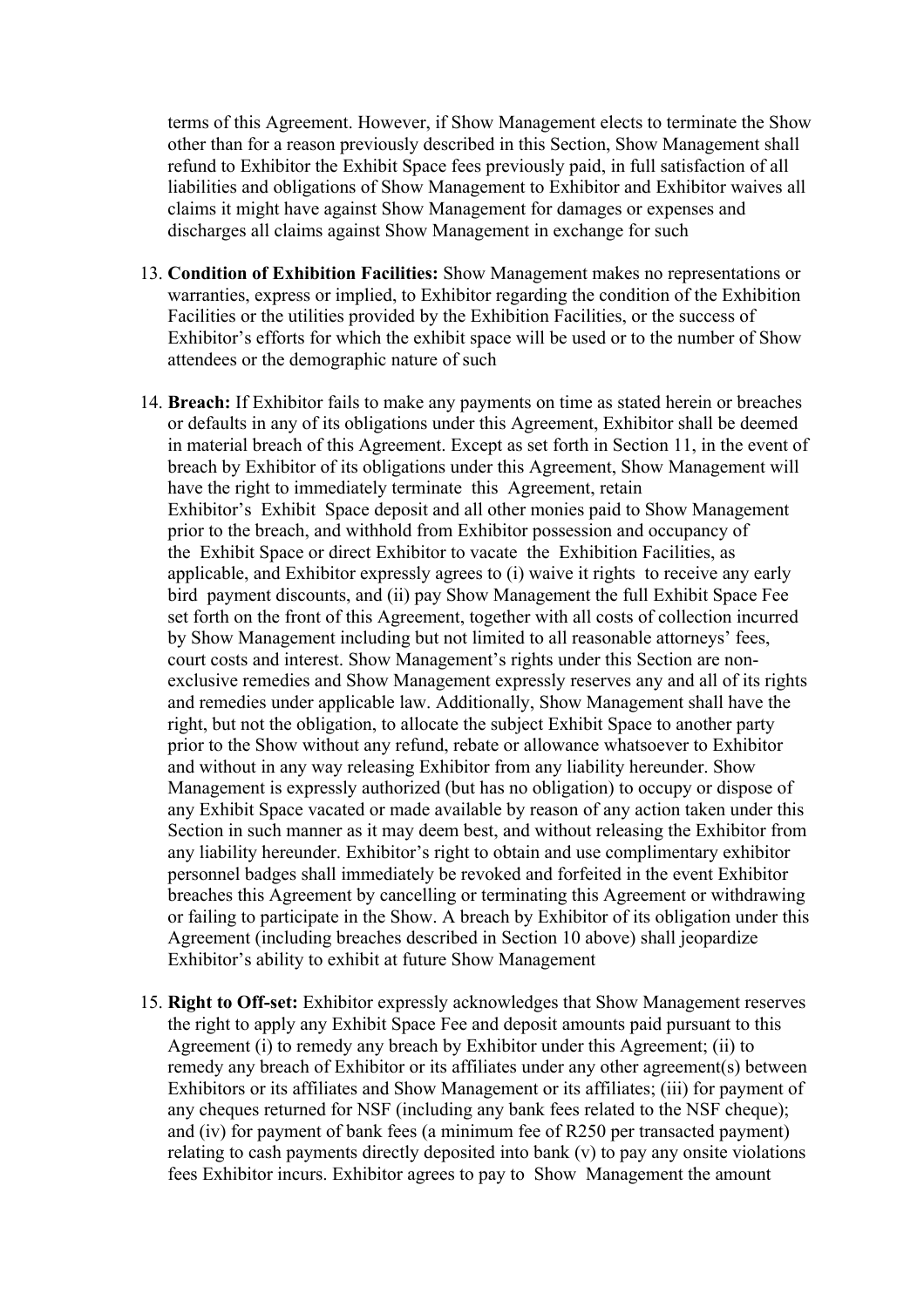offset against a past due amount within 10 days of the date of Show Management's notice or, if the deadline for the applicable payment is more than 10 days from the date of the notice, by the applicable deadline. If Exhibitor fails to pay the offset amount within the required period, Exhibitor shall be considered to be in default of its payment obligations under this Agreement and Show Management shall have the right to terminate or change Exhibitor's Exhibit Space and exercise its other rights under this

- 16. **Force Majeure:** If the Show is terminated for any reason beyond the reasonable control of Show Management, including without limitation acts of God, war, mob, riot or civil commotion, strikes, labour disputes, accidents, governmental laws, ordinances, regulations, requisitions or restrictions, unavailability of facilities, lack of utilities, commodities or supplies, inability to secure sufficient labour, civil disturbance, terrorism or threats of terrorism, disruption to transportation, disaster, fire, earthquakes, severe weather, epidemic or pandemic, or any other comparable calamity or casualty, Show Management may terminate this Agreement without liability, and Show Management may retain the earned portion of the Exhibit Space Fee required to recompense it for expenses and commitments incurred up to the time of terminating the Show. Any remaining unearned Exhibit Space Fee will be refunded to Exhibitor. If any part of an Exhibition Facility is damaged or if circumstances beyond Show Management's reasonable control make it impossible, impractical or inadvisable for Show Management to permit Exhibitor to occupy or continue to occupy its assigned Exhibit Space location during any part of or the entire Show, Show Management will retain the right to relocate Exhibitor. If, Show Management, in its sole discretion, determines that relocation is not feasible, Exhibitor will be charged a pro rata Exhibit Space Fee for the period that the Exhibit Space was or could have been occupied by Exhibitor, and Show Management will refund the remaining portion of the Exhibit Space Fee paid, minus a share of costs, expenses and commitments required to recompense Show Management up to the time of termination, in full satisfaction of all liabilities to Exhibitor, and Exhibitor agrees to waive all claims it might have against Show Management for damages or expenses discharge of all claims against Show Management in exchange for such
- 17. **Indemnification:** To the maximum extent permitted by law Exhibitor agrees to protect, indemnify, defend (with legal counsel satisfactory to Show Management), and hold harmless, Show Management, the Exhibition Facilities, and City where the Show is held and their respective owners, directors, officers, members, employees, affiliates, service contractors, agents and representatives, as applicable, from any and all claims, actions, demands, damages, liability, or expenses of any kind or nature, including without limitation judgments, interest, reasonable attorneys' fees and all other costs and charges in connection with or arising out of (i) Exhibitor's use of any the Exhibition Facilities or Show services, (ii) Exhibitor's noncompliance with or breach of this Agreement or any statutory, regulatory or common law obligation, (iii) Exhibitor's failure or alleged failure to obtain or submit any necessary licenses, applications or certifications that would be required by the South African Health Authorities that is deemed necessary to trade in respect of Food or related products. Exhibitors failure or allege failure to submit all necessary licenses, applications or certificates 21 days prior to event to local or Governing Health Committee regulatory or requirements with respect to Food or related consumable products. To stage, produce and/or perform any copyright musical or other works in connection with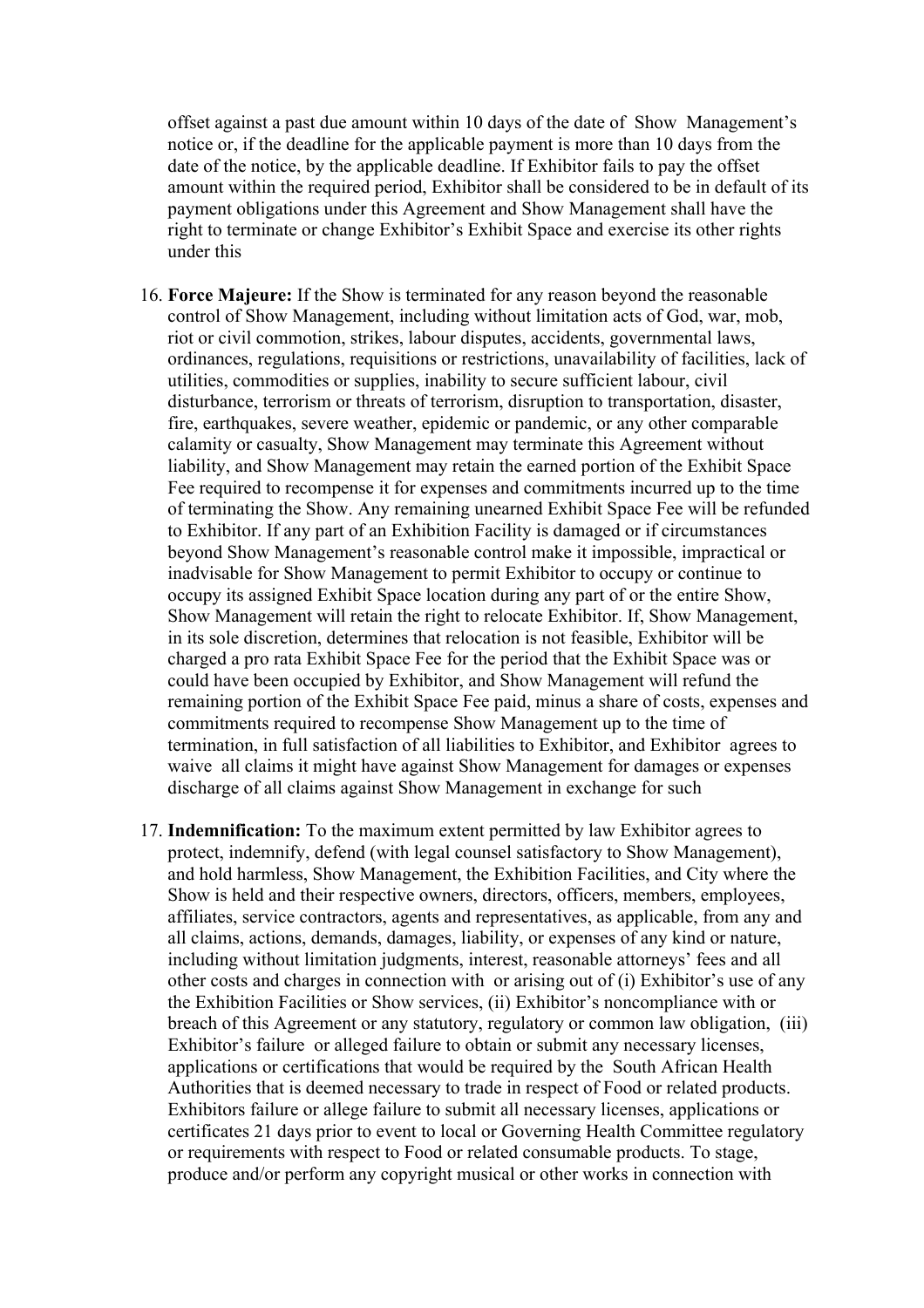Exhibitor's activities at the Show; (iv) Exhibitor's direct or indirect infringement of any copyright, trademark or other intellectual, proprietary, publicity or privacy rights of any third party in connection with Exhibitor's activities at the Show or any public relations, promotional or other material furnished by or on behalf of Exhibitor; and (iv) any claims of property damage or personal injury including death, caused by or attributed in part or in whole to any action or failure to act whether by negligence or otherwise on the part of Exhibitor or its products or any of its directors, officers, employees, agents, representatives, guests or invitees, except to the extent due to the sole negligence or willful misconduct of Show Management or its owners, directors, officers, employees, representatives and

- 18. **Insurance:** Exhibitor has full responsibility for its product, equipment, displays and Exhibit Space personnel. As a condition for Exhibitor's right to exhibit at the Show, Exhibitor, at its own expense, agrees to maintain adequate insurance to fully protect and indemnify Show Management and its affiliates, co-sponsors, service contractors and the Exhibition Facilities from any and all claims, arising from Exhibitor's presence or activities at the
- 19. **Limitation Of Liability:** EXHIBITOR EXPRESSLY ASSUMES ALL RESPONSIBILITY, LIABILITY AND RISK ASSOCIATED WITH, RESULTING FROM OR ARISING IN CONNECTION WITH EXHIBITOR'S

PARTICIPATION OR PRESENCE AT THE SHOW, INCLUDING WITHOUT LIMITATION, ALL RISKS OF THEFT, HARM, LOSS, DAMAGE OR INJURY TO OR OF ANY PERSON (INCLUDING DEATH), ITS OWN PROPERTY OR THE PROPERTY OF OTHERS, BUSINESS OR PROFITS OF EXHIBITOR, TORTUROUS ACTIVITY OF ANY KIND (INCLUDING LIBEL, SLANDER OR INJURIES CAUSED BY SOUND LEVELS IN OR AROUND EXHIBITOR'S EXHIBIT) WHETHER CAUSED BY NEGLIGENCE, INTENTIONAL ACT, ACCIDENT, ACTS OF GOD OR OTHERWISE PRIOR TO, DURING OR SUBSEQUENT TO THE PERIOD COVERED BY THIS AGREEMENT. IN NO EVENT WILL SHOW MANAGEMENT, SHOW MANAGEMENT'S SERVICE CONTRACTORS, THE EXHIBITION FACILITIES OR THE CITY WHERE THE EXHIBITION FACILITIES ARE LOCATED OR THEIR RESPECTIVE OWNERS, DIRECTORS, OFFICERS, EMPLOYEES, AGENTS AND REPRESENTATIVES BE LIABLE FOR ANY CONSEQUENTIAL, INDIRECT, SPECIAL, PUNITIVE OR INCIDENTAL DAMAGES OF ANY NATURE OR FOR ANY REASON WHATSOEVER WHETHER OR NOT APPRISED OF THE POSSIBILITY OF ANY SUCH LOST PROFITS OR DAMAGES. SHOW MANAGEMENT MAKES NO REPRESENTATIONS OR WARRANTIES, EXPRESS OR IMPLIED, REGARDING THE NUMBER OF PERSONS WHO WILL ATTEND THE SHOW OR REGARDING ANY OTHER MATTERS. EXHIBITOR EXPRESSLY ACKNOWLEDGES AND AGREES THAT TO THE MAXIMUM EXTENT PROVIDED UNDER APPLICABLE LAW SHOW MANAGEMENT'S MAXIMUM LIABILITY TO THE EXHIBITOR IN ANY WAY RELATED TO, IN CONJUNCTION WITH OR ARISING FROM THIS AGREEMENT, THE USE, REFUSAL, REJECTION OF EXHIBIT SPACE, OR JUDICIAL DETERMINATION OF SHOW MANAGEMENT'S WRONGFUL CANCELLATION OF EXHIBIT SPACE WILL BE LIMITED SOLELY TO THE RETURN OF ALL OR A PRO-RATED PORTION OF ANY EXHIBIT SPACE FEE PAYMENT PREVIOUSLY PAID TO SHOW MANAGEMENT BY EXHIBITOR.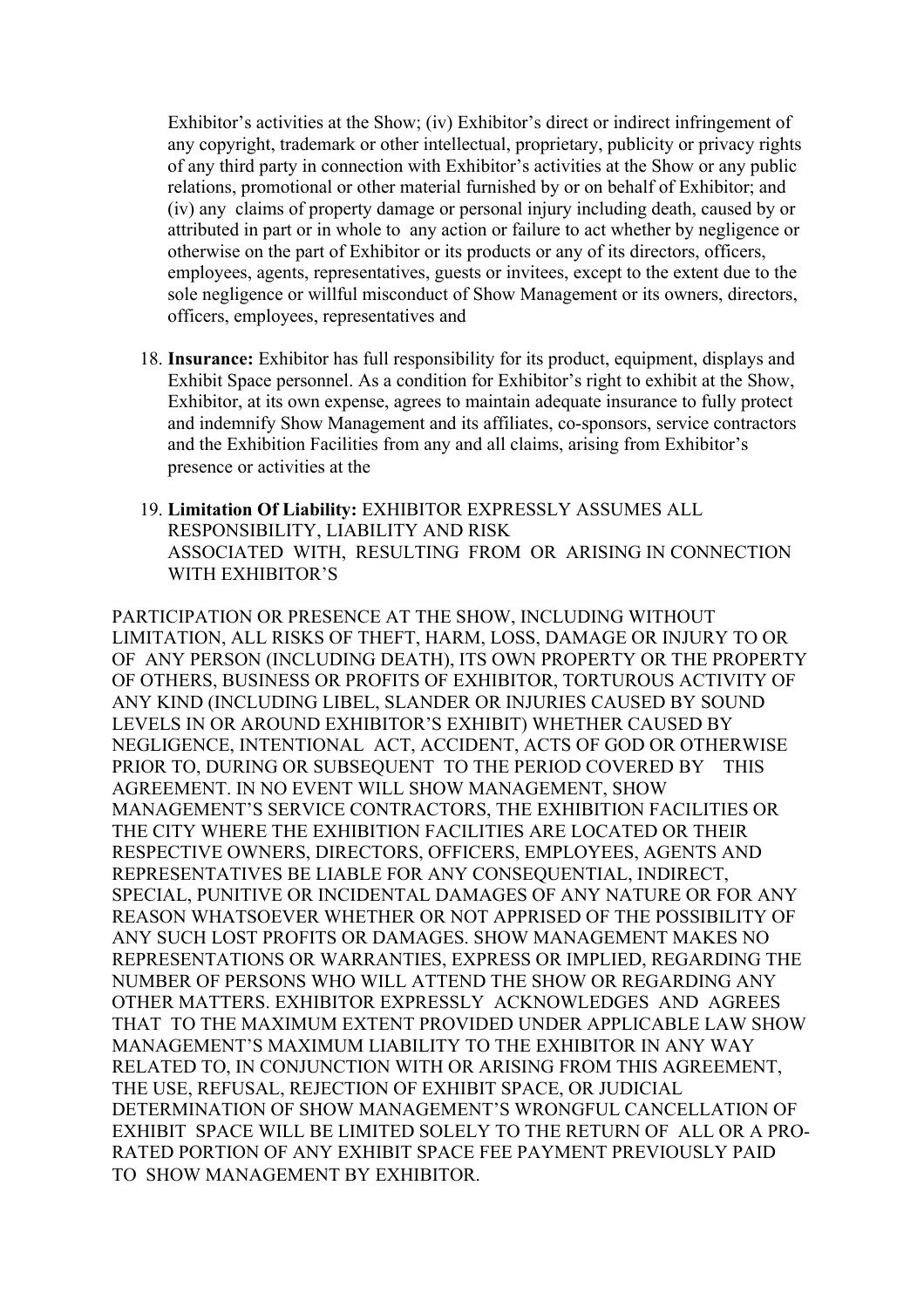- 20. **Intellectual Property, Music Licensing and Use of Copyrighted Works:** By executing this Agreement, Exhibitor represents and warrants to Show Management that Exhibitor owns or validly possesses the right to make, use, perform, sell and display any patented products, copyrighted works, trademarks, service marks and trade names (collectively, "Intellectual Property"), as the case may be, used by Exhibitor at or to promote its activities at the Show and all affiliated events. To the extent necessary to fulfill Show Management's express obligations hereunder, including without limitation, to advertise, promote and market the Show, ShoptheFloor website, Retailer's Club website or any other website owned by OFF THE CUFF GROUP HOLDINGS (PTY) LTD or to use in connection therewith, Exhibitor hereby grants Show Management a non-exclusive, royalty-free, revocable, non-transferable worldwide license (without the right to sublicense) to use Exhibitor's trademarks, service marks, logos, trade names, copyrighted content, hypertext links, domain names, icons, buttons, banners, graphic files and images. Exhibitor will be responsible for securing any and all necessary licenses or consents for (a) any performances, displays or other uses of copyrighted works, trademarks or patented inventions or designs and (b) any use of any name, likeness, signature, voice or other impression, or other intellectual property owned by others at the Show.
- 21. **Photographs and Recording:** From time to time, photographs, motion pictures and/or video recordings (collectively the "Recordings") may be made in the Exhibition Facilities, which Recordings may include images of Exhibitor, its employees, agents, representatives, spokespeople and related merchandise and displays. Exhibitors may not hinder, obstruct or interfere in any way with such Recordings whether by Show Management, its agents, attendees or other exhibitors. By signing the Exhibit Space Agreement, Exhibitor, on its own behalf and on behalf of its principals, employees, officers, directors, agents, representatives, and spokes people, hereby licenses and authorizes Show Management to use the names trademarks, trade names and logos and likenesses of Exhibitor and of any of Exhibitor's principals, employees, officers, directors, agents, representatives, and spokes people participating in the Show or any associated events and depicted in any of the Recordings for commercial purposes, including, without limitation, to advertise, promote and market the
- 22. **Show Management Decisions:** Any and all matters, compliance issues or questions not specifically covered or addressed in this Agreement, the Rules & Regulations will be subject solely to the decision and determination of Show Management. Exhibitor agrees that Show Management will have full power in any matter of interpretation, amendment and enforcement of all Terms and Conditions and Show Rules and Regulations, Sponsorship Materials and in the Venue Management contract, to which Show Management is or will be a party as it deems necessary for the general success of the Show, and in all instances Show Management's rulings will be
- 23. **Governing Law:** This Agreement and these terms and conditions shall be construed as a whole in accordance with their fair meaning and the laws of the Republic of South Africa. The Exhibitor and Show Management agree that any and all disputes in any way relating to, or arising out of this Agreement or the assignment, use, denial, change, or cancellation of exhibit space, shall be governed by the law of the Republic of South Africa, and such will take place in the court of law in Johannesburg, South Africa. For the purpose of delivery of all notices and / or processes arising from or in